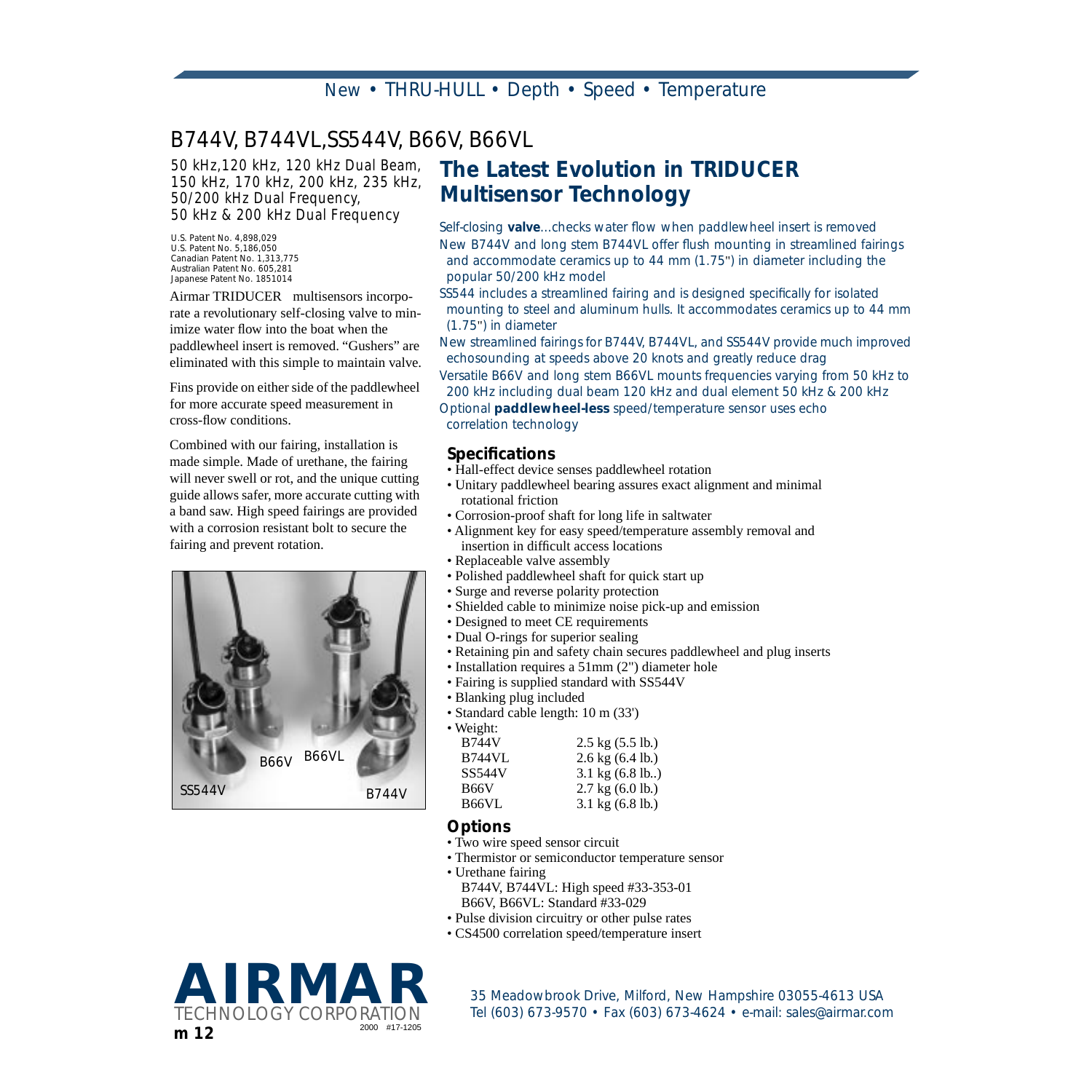### *Applications*

• Fiberglass or wood hulls only

#### *Notes*

- Replaces B44, B50, B55, and B56 models
- For Parts and Accessories see pages p2 through p4

#### *Single Connector/ Dual Connector Systems*

The piezoceramic element, speed, and temperature circuitry are all within the bronze housing. The removable paddlewheel insert contains no circuitry. The magnetic field sensor to measure speed is mounted in the housing in close proximity to the rotating paddlewheel. A single connector system is generally used when depth, speed, and temperature will be processed in a single instrument or when two instruments are within 1 m  $(40)$  of each other. When depth and speed/temperature functions will be processed in separate instruments, our cable can be split and two connectors can be applied.

All signals are transmitted via a multi-conductor cable with a high quality thermoplastic rubber jacket for improved resistance to cutting, pinching, and degradation from petroleum distillates. C144 cable is used in single element TRIDUCER<sup>®</sup> multisensors. Dual element multisensors use C145 cable.

| <b>Hull Thickness Limits</b> |                                                     |                            |  |  |  |  |
|------------------------------|-----------------------------------------------------|----------------------------|--|--|--|--|
| Model                        | Minimum                                             | Maximum                    |  |  |  |  |
| B744V with fairing           |                                                     | 26 mm (1")                 |  |  |  |  |
| without fairing              | 6 mm $\binom{1}{4}$ ")                              | 72 mm (2 $\frac{7}{8}$ ")  |  |  |  |  |
| <b>B744VL</b> with fairing   | 87 mm (3 $\frac{3}{4}$ ")<br>6 mm $\binom{1}{4}$ ") |                            |  |  |  |  |
| without fairing              | 35 mm (1 $\frac{3}{8}$ ")                           | 133 mm (5 $\frac{1}{4}$ ") |  |  |  |  |
| SS544V with fairing          |                                                     | 14 mm $\binom{1}{2}$ ")    |  |  |  |  |
| <b>B66V</b> with fairing     |                                                     | 25 mm (1")                 |  |  |  |  |
| without fairing              | 6 mm $\binom{1}{4}$ ")                              | 70 mm (2 $\frac{3}{4}$ ")  |  |  |  |  |
| <b>B66VL</b> with fairing    | 30 mm $(1 \frac{1}{8})$                             | 87 mm (3 $\frac{3}{4}$ ")  |  |  |  |  |
| without fairing              | 70 mm (2 $\frac{3}{4}$ ")                           | 133 mm (5 $\frac{1}{4}$ ") |  |  |  |  |

### *Speed*

The TRIDUCER<sup>®</sup> multisensor provides accurate speed measurement over the widest boat speed range of any thru-hull paddlewheel transducer.

The combination of a hydrodynamic paddlewheel and paddlewheel cavity, housing and fairing projection through the boundary layer and fins on either side of the paddlewheel gives an unmatched linearity.

#### *Temperature*

Various temperature sensing devices can be incorporated in the housing including thermistor and semiconductor types. See the "Temperature" section for more detailed information including thermal time constants.

#### *Shielding*

Inside the TRIDUCER<sup>®</sup> multisensor housing, shielding is used to eliminate interference between the speed and depth sensors. A shielded cable and separately shielded speed and temperature conductors are used to prevent mutual interference. The bronze housing also functions as a shield. Refer to wiring diagram beginning on p 35 for shielding details.

| Specifications <sup>1</sup>           |                                                                                                                          |  |  |  |  |
|---------------------------------------|--------------------------------------------------------------------------------------------------------------------------|--|--|--|--|
| Speed range <sup>2</sup>              | 1-44 knots (1-50 MPH)                                                                                                    |  |  |  |  |
| Linearity                             | Refer to Airmar Technical Data Catalog                                                                                   |  |  |  |  |
| Pulse rate (B744V, B744VL, SS544V)    | 19,000 ppnm <sup>3</sup> (5.7 Hz/knot) with high speed fairing<br>21,500 ppnm <sup>3</sup> (6.0 Hz/knot) without fairing |  |  |  |  |
| Pulse rate (B66V, B66VL)              | 21,500 ppnm <sup>3</sup> (6.0 Hz/knot) with standard fairing<br>21,500 ppnm <sup>3</sup> (6.0 Hz/knot) without fairing   |  |  |  |  |
| Supply voltage                        | 5-25 VDC                                                                                                                 |  |  |  |  |
| Supply current: "OFF"                 | $2.3 \text{ mA}$                                                                                                         |  |  |  |  |
| "ON"                                  | 8 mA at 5 VDC                                                                                                            |  |  |  |  |
| Circuitry: standard                   | 3 wire format                                                                                                            |  |  |  |  |
| optional                              | 2 wire format                                                                                                            |  |  |  |  |
| Unicurve <sup>®</sup> type thermistor | 10,000 ohms                                                                                                              |  |  |  |  |

1. Refer to "Sensor Design Fundementals" for more detailed information.

2. Requires correction for non-linearity below 3 knots (3MPH).

3. ppnm = pulses per natical mile.

*Tel (603) 673-9570 • Fax (603) 673-4624 • e-mail: sales@airmar.com 35 Meadowbrook Drive, Milford, New Hampshire 03055-4613 USA*

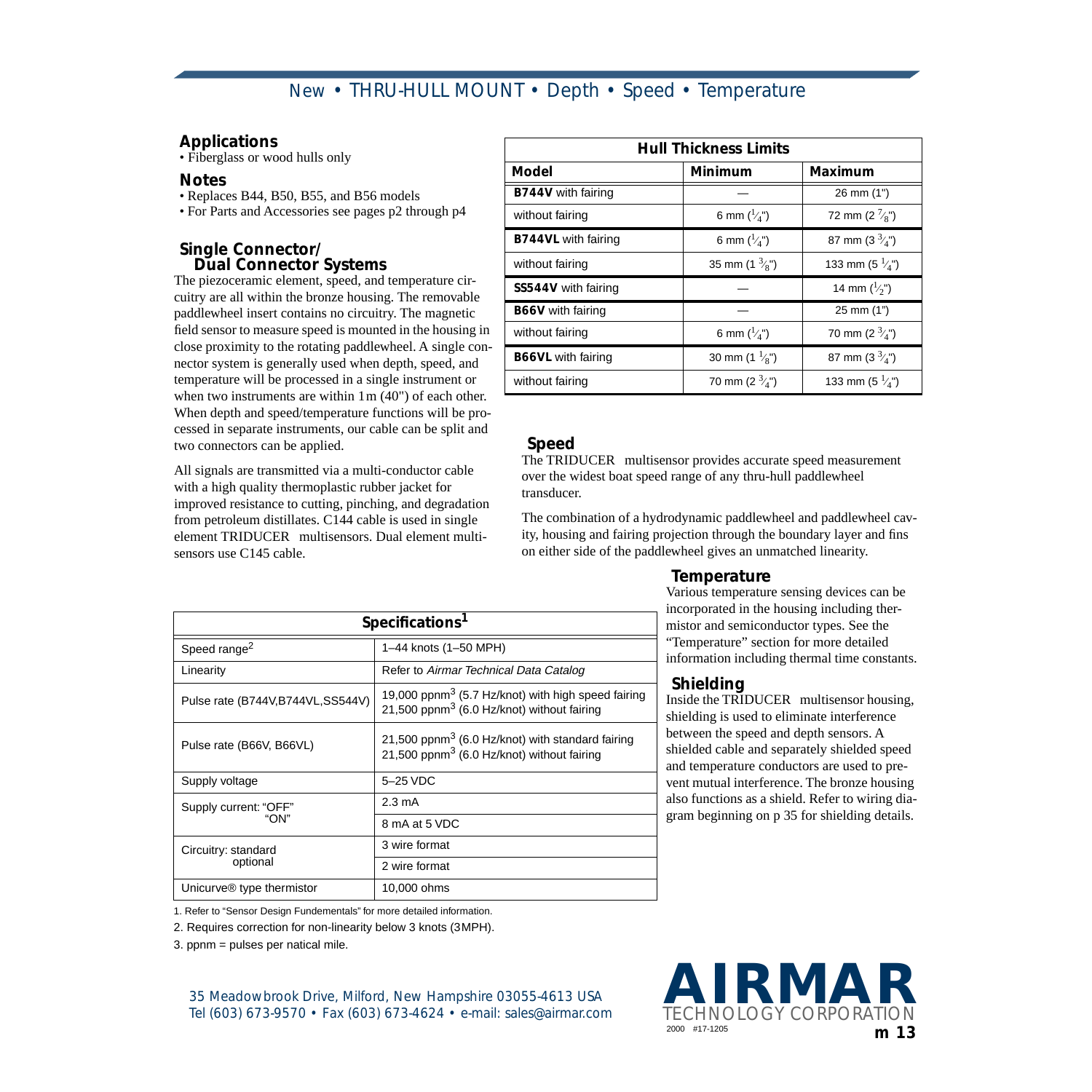













**18 Meadowbrook Drive, Milford, New Hampshire 03055-4613 USA<br>
TECHNOLOGY CORPORATION Tel (603) 673-9570 • Fax (603) 673-4624 • e-mail: sales@airmar.cor** *TECHNOLOGY Tel (603) 673-9570 • Fax (603) 673-4624 • e-mail: sales@airmar.com<br><sup>2000</sup> #17-1205*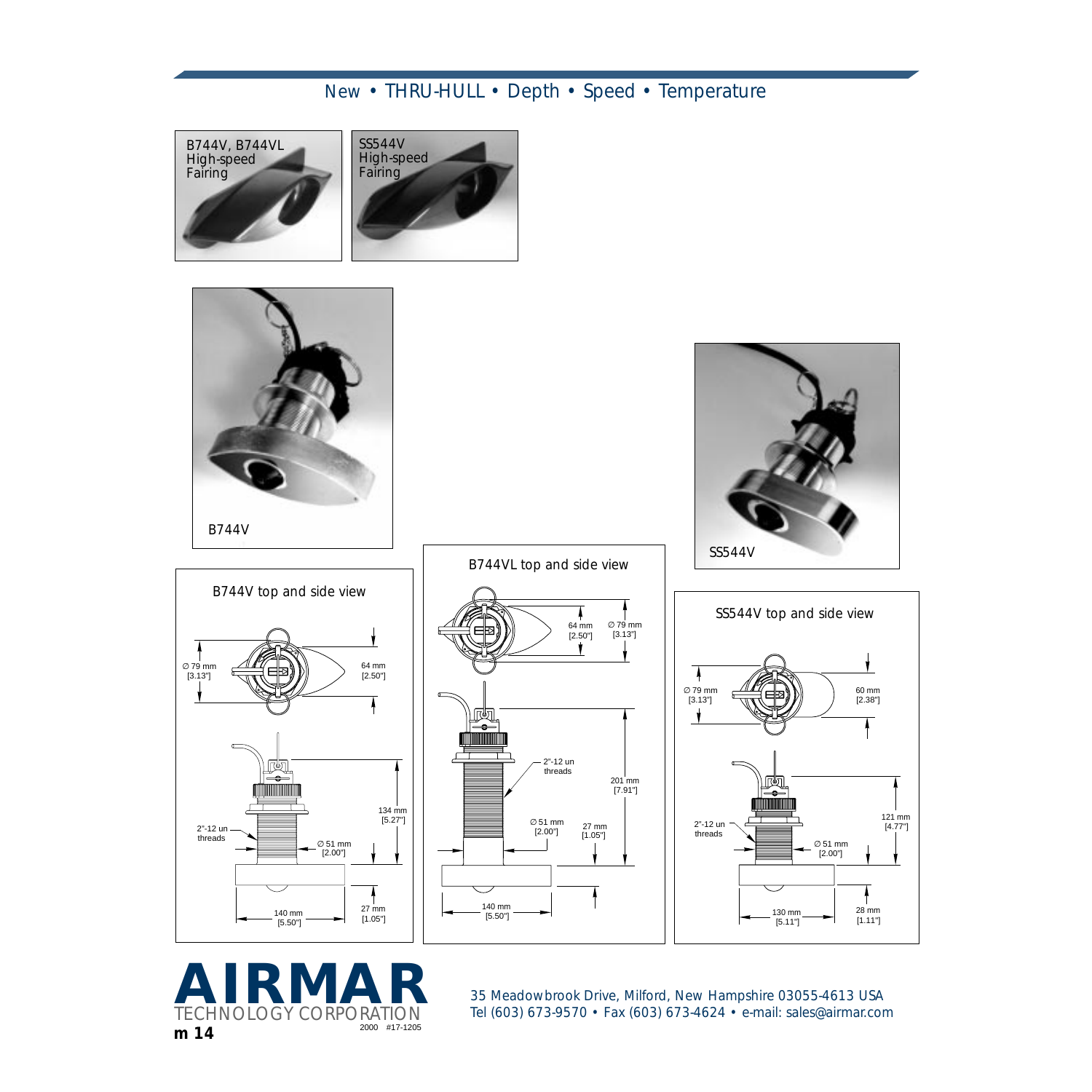











*35 Meadowbrook Drive, Milford, New Hampshire 03055-4613 USA Tel (603) 673-9570 • Fax (603) 673-4624 • e-mail: sales@airmar.com*

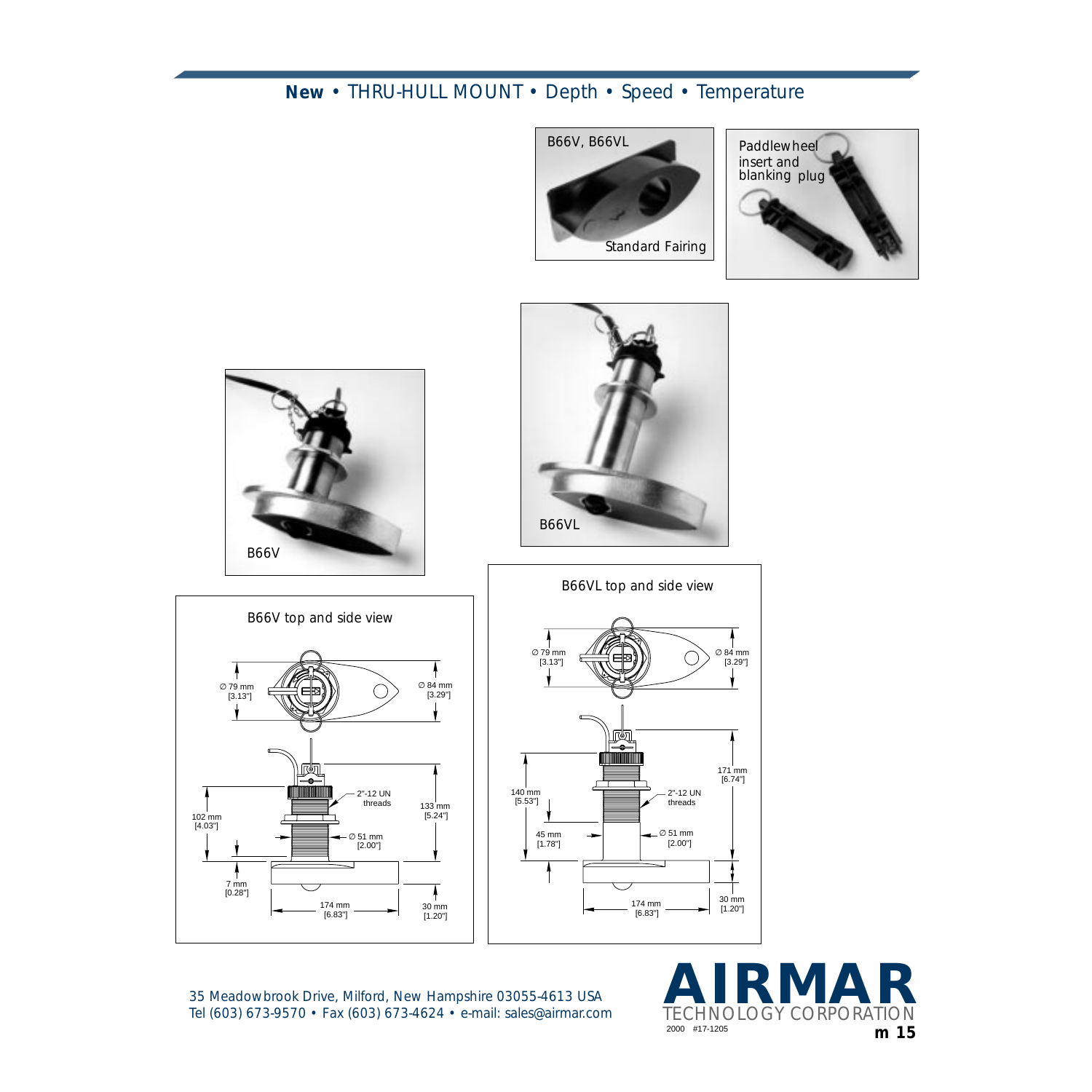### *TRIDUCER*® *Multisensor*

- *Self-closing valve assembly*
- *Improved speed measurement accuracy*
- *Same stem diameter and thread pitch as earlier housing*
- *Optional urethane fairing—impact resistant, keyed to housings, with unique cutting guide*







*conditions*

*Fins straighten water flow onto the paddlewheel improving accuracy at low speeds and in cross-flow* 

*TECHN Tel (603) 673-9570* • Fax (603) 673-4624 • e-mail: sales@airmar.com<br><sup>2000</sup> #17-1205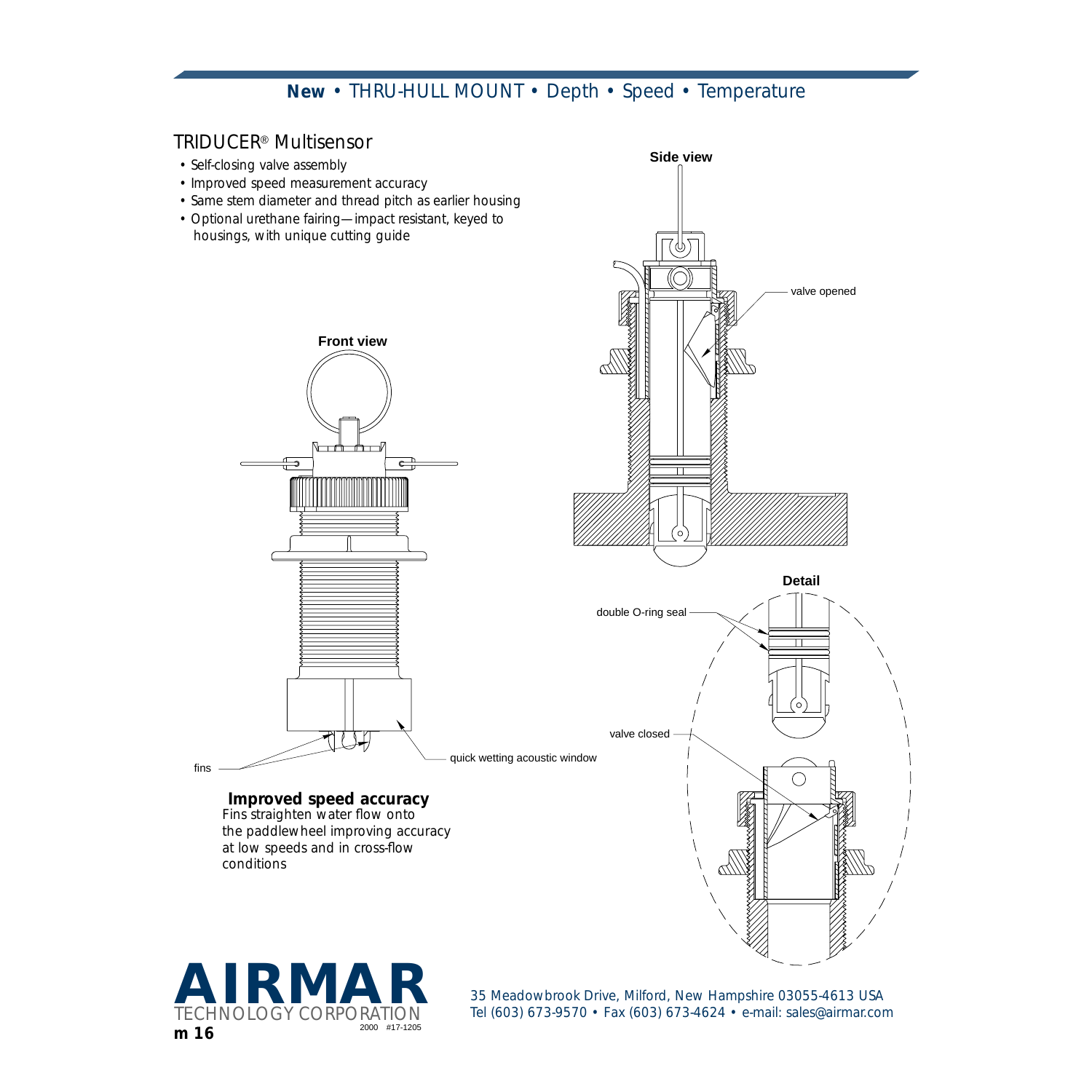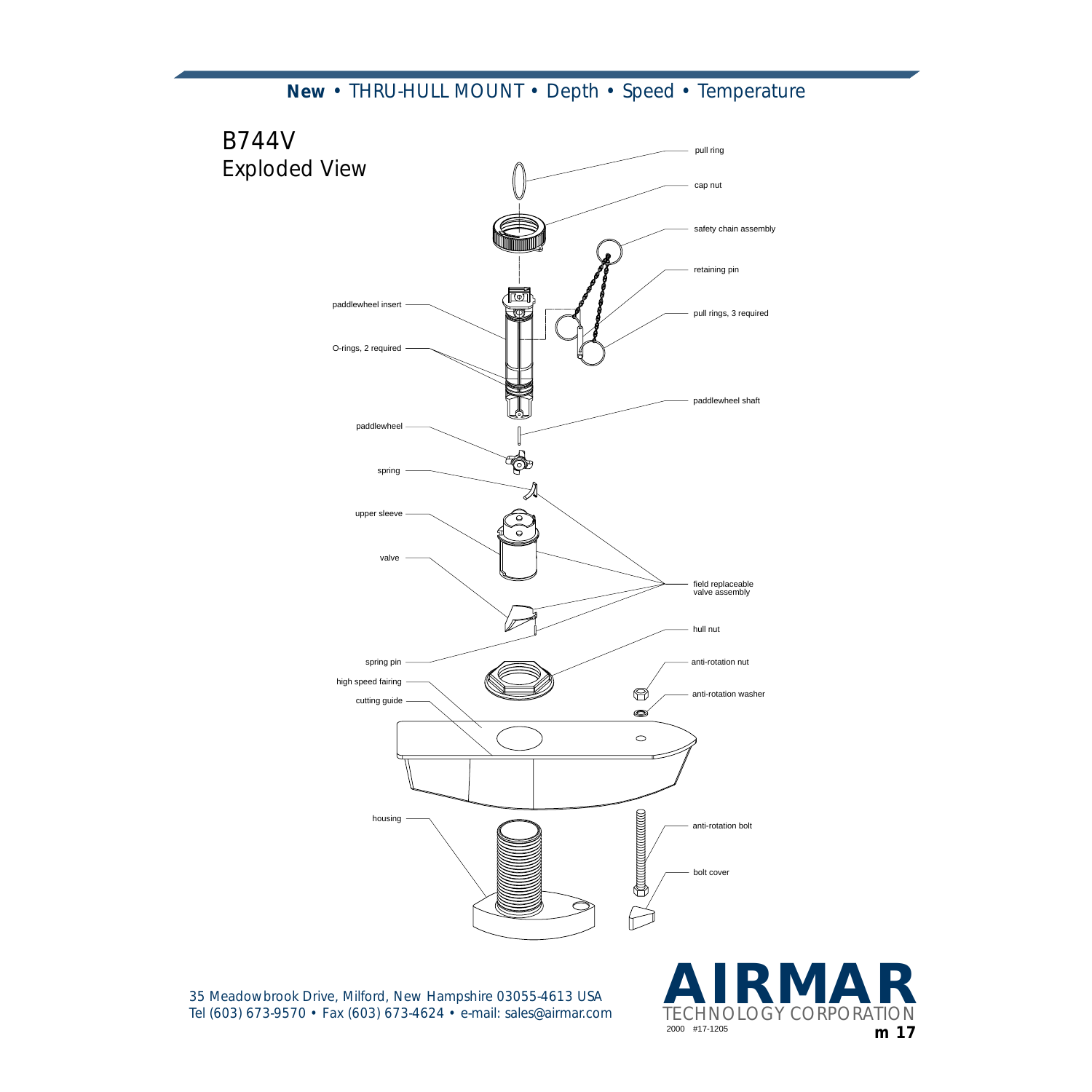| FREQUENCY AVAILABILITY by HOUSING TYPE           |                   |              |               |               |             |              |  |  |
|--------------------------------------------------|-------------------|--------------|---------------|---------------|-------------|--------------|--|--|
| Ceramic                                          | <b>Beam Width</b> | Housing      |               |               |             |              |  |  |
| Designation                                      | $@ - 3dB$         | <b>B744V</b> | <b>B744VL</b> | <b>SS544V</b> | <b>B66V</b> | <b>B66VL</b> |  |  |
| $50$ kHz $-$ C                                   | $46^{\circ}$      |              |               |               |             |              |  |  |
| $120$ kHz $-$ B                                  | $16^{\circ}$      |              |               |               |             |              |  |  |
| $120$ kHz $-$ C                                  | $12^{\circ}$      |              |               |               |             |              |  |  |
| $120$ kHz $-$ M<br>(dual beam)                   | 35° & 14°         |              |               |               |             |              |  |  |
| $150$ kHz $-$ A                                  | $19^\circ$        |              |               |               |             |              |  |  |
| 170 $kHz - A$                                    | $12^{\circ}$      |              |               |               |             |              |  |  |
| $200$ kHz $-$ G                                  | $8^\circ$         |              |               |               |             |              |  |  |
| $200$ kHz $-$ Hlq                                | $8^\circ$         |              |               |               |             |              |  |  |
| $200$ kHz $- U$                                  | $11^\circ$        |              |               |               |             |              |  |  |
| $235$ kHz $- B$                                  | $11^\circ$        |              |               |               |             |              |  |  |
| $235$ kHz $-$ D                                  | $7^\circ$         |              |               |               |             |              |  |  |
| $50/200$ kHz $-$ A<br>(dual frequency)           | 45° & 12°         |              |               |               |             |              |  |  |
| 50 kHz $- C 8 200$ kHz $- B$<br>(dual frequency) | 46° & 13°         |              |               |               |             |              |  |  |

| <b>PERFORMANCE DATA</b>                                              |                   |              |               |                       |                 |  |  |  |
|----------------------------------------------------------------------|-------------------|--------------|---------------|-----------------------|-----------------|--|--|--|
| Frequency <sup>1</sup> - Airmar Piezoceramic Designator <sup>2</sup> | $50$ kHz $- C$    | 120 kHz - B  | 120 kHz $-$ C | 120 kHz - M Dual Beam |                 |  |  |  |
| Element Material <sup>3</sup> / Diameter (mm)                        | PZT/L/51          | PZT/37       | PZT/51        | PZT/L/19              | <b>PZT/L/55</b> |  |  |  |
| Beam Width at -3 dB                                                  | $46^{\circ}$      | $16^{\circ}$ | $12^{\circ}$  | $35^\circ$            | $14^{\circ}$    |  |  |  |
| Q (fr/ $\Delta$ f $\textcircled{a}$ -3 dB) <sup>4</sup>              | 18                | 21           | 21            | 9                     | 15              |  |  |  |
| Rated RMS Power (W)                                                  | 600               | 300          | 600           | 100                   | 600             |  |  |  |
| Voltage Responses: Transmit/Receive <sup>5</sup> (dB)                | 156/-175          | $161/-181$   | $166 / - 174$ | 152/-188              | $167/-180$      |  |  |  |
| Figure of Merit (Insertion Loss) <sup>6</sup> (dB)                   | $-27$             | $-25$        | $-18$         | $-37$                 | $-16$           |  |  |  |
| Balanced Impedance <sup>7</sup> :<br>Resistance, Rp (ohm)            | 280 <sup>12</sup> | 260          | 150           | 615*                  | $150*$          |  |  |  |
| Capacitance, Cp (pF)                                                 | $\Omega$          | 860          | 1,510         | $2,200*$              | $4,100*$        |  |  |  |
| Series Impedance $[R - jX]^8$ (ohm)                                  | $280 - 10$        | $250 - 140$  | $150 - 120$   | $300 - j310$          | $110 - 150$     |  |  |  |
| Acoustic Window Material                                             | Urethane          | Urethane     | Urethane      | Urethane              | Urethane        |  |  |  |

Note: See page m 1 for footnotes.

\* Unbalanced Impedance



**28 ARRETA BELGIN DESCRIPTION AND AND AN AIRCREDIG MEAN OF THE CHINOLOGY CORPORATION** Tel (603) 673-9570 • Fax (603) 673-4624 • e-mail: sales@airmar.com *Tel (603) 673-9570* • Fax (603) 673-4624 • e-mail: sales@airmar.com<br><sup>2000</sup> #17-1205